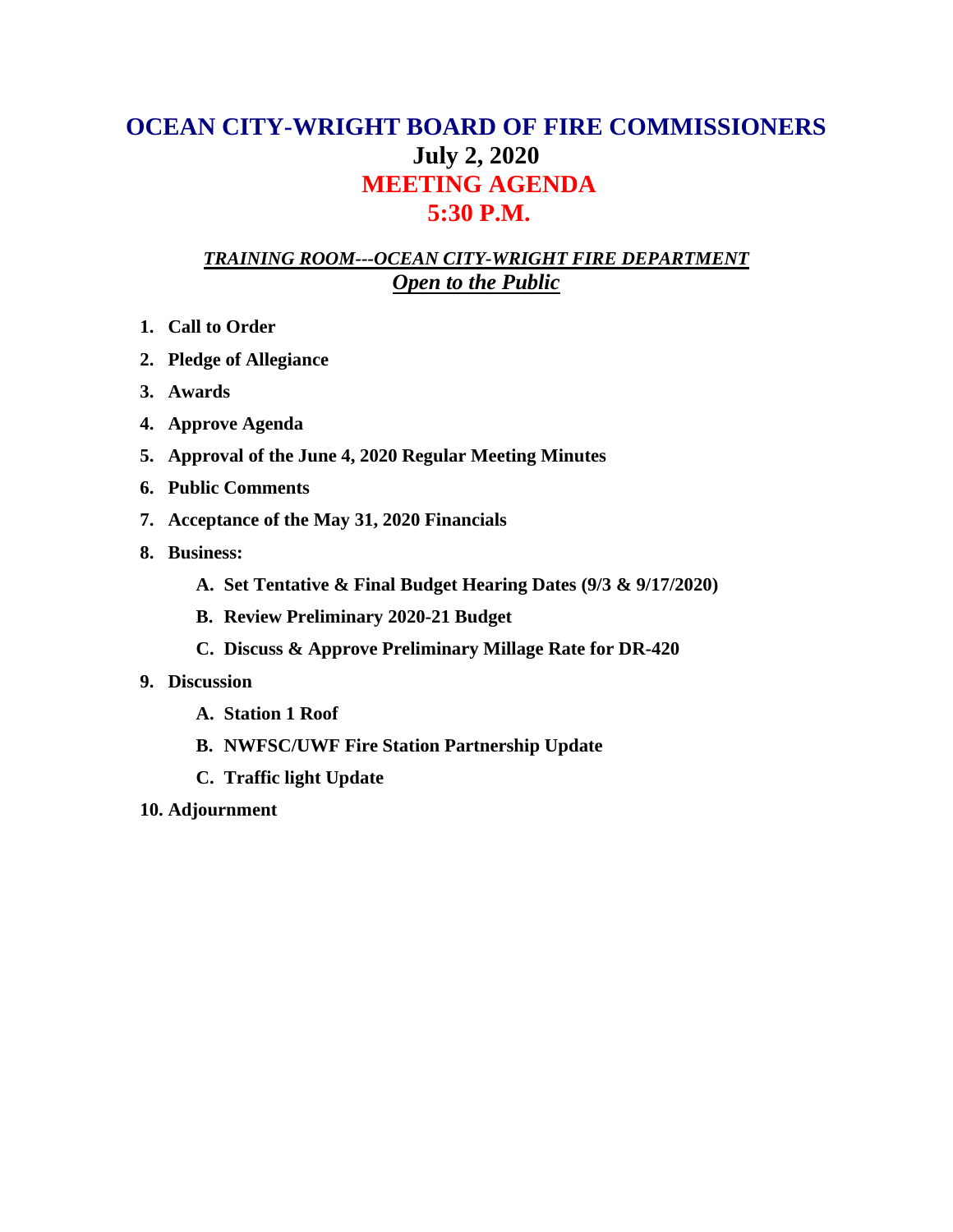### **Call to Order**

The regular meeting of the Ocean City-Wright Board of Fire Commissioners was called to order by Chairman Tras at 5:30 P.M. in the training room of the Ocean City-Wright Fire Department.

### **Pledge of Allegiance**

### **Roll Call**

PRESENT: Donna Lambert, John Johnston, Edward Tras, John "Bosco" Bostick; Fire Chief, Mark Bundrick; Deputy Chief, Jeff Wagner; Attorney Jeff McInnis; and Finance Administrator, Jennifer Benedict. ABSENT: Aaron Brown

#### **Approval of Agenda**

- MOTION: Commissioner Lambert made the motion to approve the agenda.
- SECOND: Secretary-Treasurer Bostick
- DISCUSSION: None
- VOTE: Unanimously Approved

#### **Approval of the May 7, 2020 Regular Meeting Minutes**

- MOTION: Commissioner Johnston made the motion to approve the May 7, 2020 Regular Meeting Minutes. SECOND: Commissioner Lambert
- DISCUSSION: None
- VOTE: Unanimously Approved

#### **Public Comments**

None.

## **Acceptance of April 30, 2020 Financials**

MOTION: Commissioner Lambert made the motion to accept the April 30, 2020 Financials. SECOND: Secretary-Treasurer Bostick DISCUSSION: None VOTE: Unanimous

#### **Business**

#### **A. Approval of Audit FYE 2019**

- Chad Branson with Carr, Riggs and Ingram presented the audit results for FYE 2019. MOTION: Secretary-Treasurer Bostick made the motion to approve the Audit results for FYE 2019. SECOND: Commissioner Lambert
- DISCUSSION: None
- VOTE: Unanimously Approved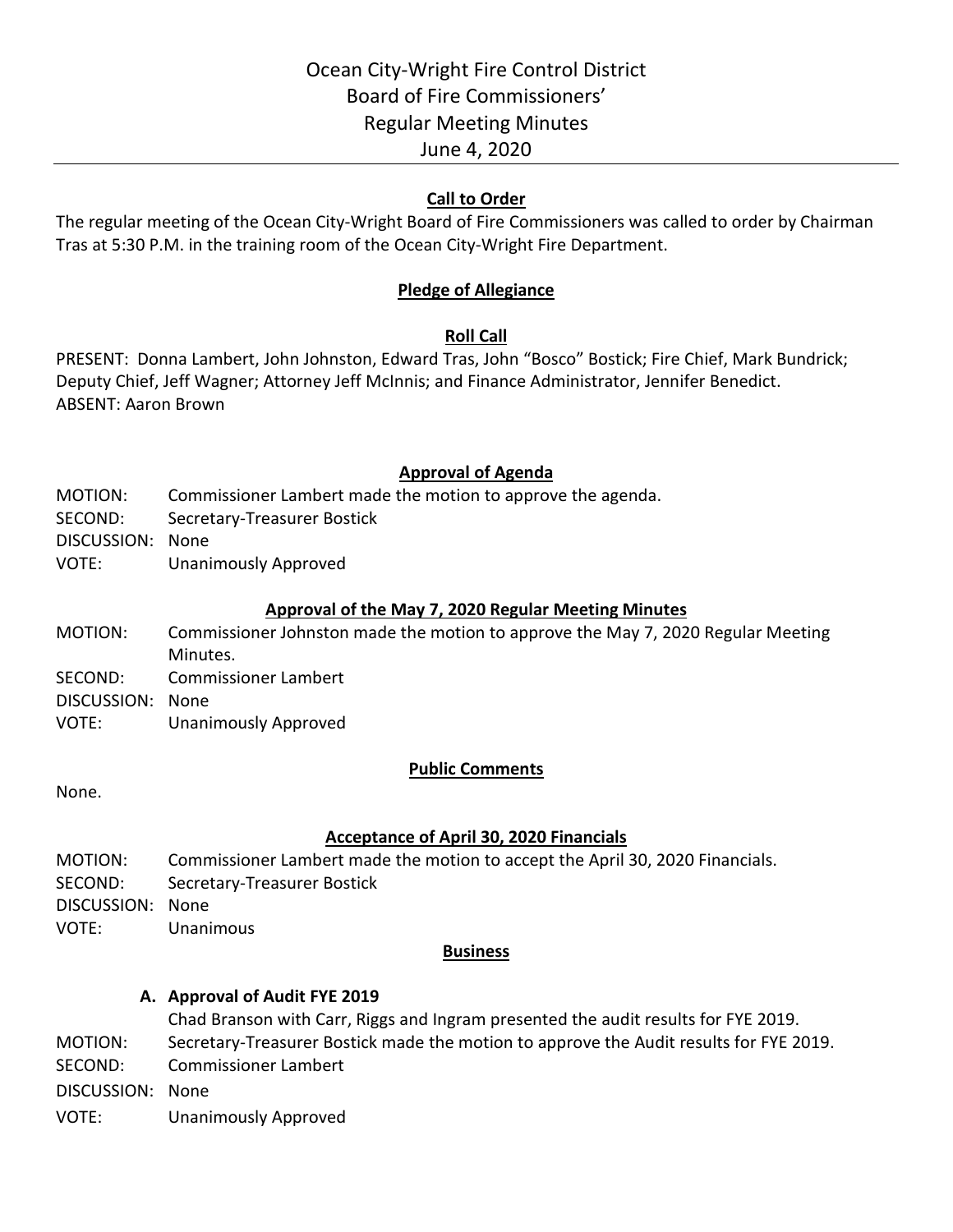### **B. Bid Results for Station 3 Bay Floor**

- MOTION: Commissioner Johnston made the motion to approve the Bid results for the one bid received from GC Construction.
- SECOND: Secretary-Treasurer Bostick

DISCUSSION: None.

VOTE: Unanimously Approved

## **C. Approval of Construction Contract – Station 3 Bay Floor**

- MOTION: Commissioner Lambert made the motion to approve the Contract with GC Construction for Station 3 Bay Floor
- SECOND: Secretary-Treasurer Bostick
- DISCUSSION: None.
- VOTE: Unanimously Approved

### **D. Disposals**

- MOTION: Secretary-Treasurer Bostick made the motion to approve of disposals for two Toughbook Laptops in service from 2009.
- SECOND: Commissioner Lambert

DISCUSSION: None.

VOTE: Unanimously Approved

## **DISCUSSION**

## **Station 1 Roof**

Chief Bundrick advised that Lord & Son would be paying for and helping have the roof fixed, as it was installed incorrectly. The original vendor refused to make the repairs.

## **NWFSC/UWF Fire Station Partnership Update**

Chief Bundrick stated no updates available.

## **Traffic Light Update**

Commissioner Johnston stated no updates available.

## **ADJOURNMENT**

Being no further business, the Ocean City-Wright Fire Control District Board of Fire Commissioners adjourned their regular meeting at 6:07 p.m.

\_\_\_\_\_\_\_\_\_\_\_\_\_\_\_\_\_\_\_\_\_\_\_\_\_\_\_\_\_\_\_\_\_\_\_\_\_ \_\_\_\_\_\_\_\_\_\_\_\_\_\_\_\_\_\_\_\_\_\_\_\_\_\_\_\_\_\_\_\_\_

Edward Tras John Bostick

Chairman Secretary-Treasurer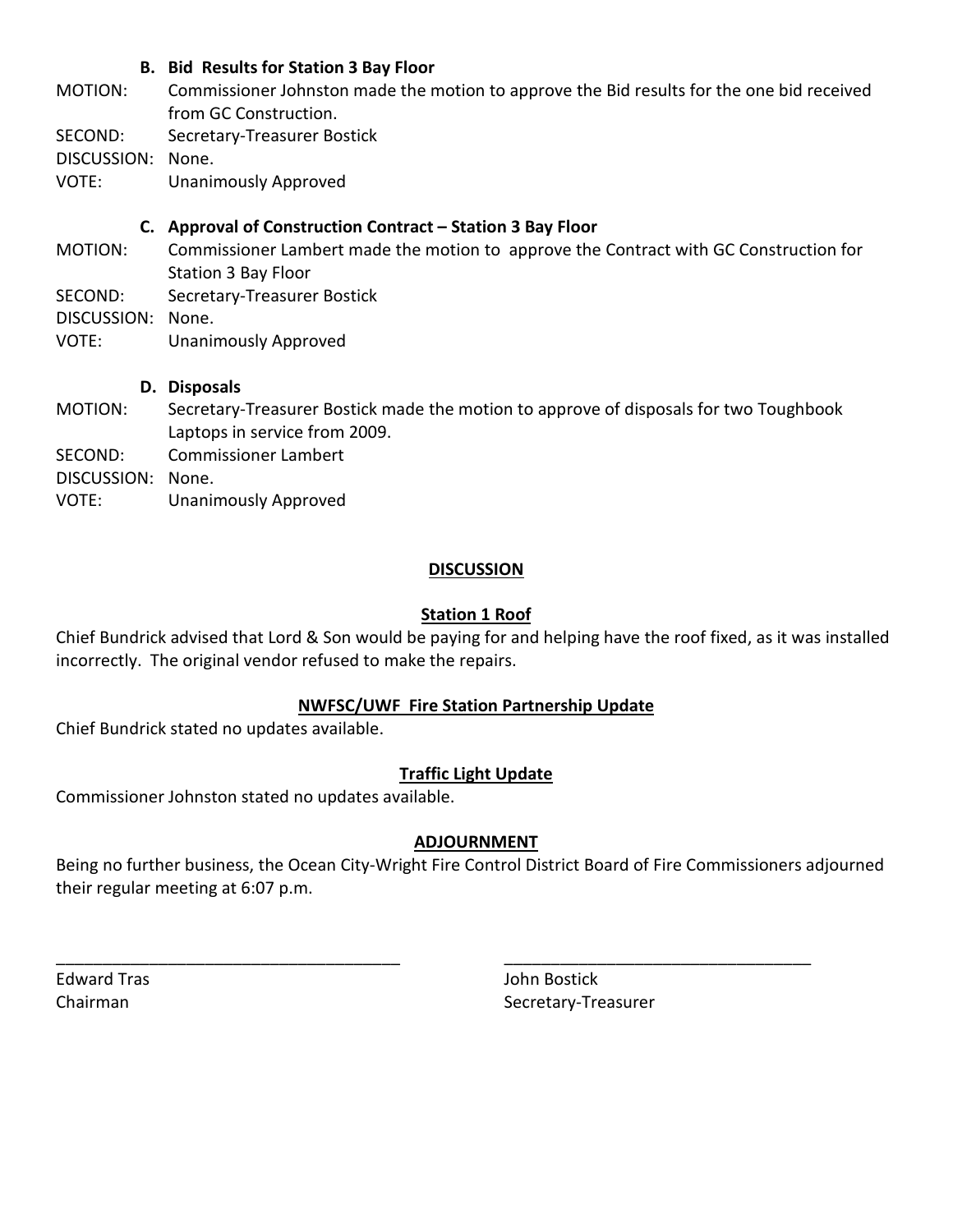#### OCEAN CITY-WRIGHT FIRE CONTROL DISTRICT INCOME STATEMENT FOR THE EIGHT MONTHS ENDING MAY 31, 2020

|    |                                  |                      | <b>ADOPTED</b>          |              | <b>REMAINING</b> |
|----|----------------------------------|----------------------|-------------------------|--------------|------------------|
|    | <b>DESCRIPTION</b>               | <b>CURRENT MONTH</b> | <b>BUDGET</b>           | YTD ACTIVITY | <b>BUDGET</b>    |
|    | <b>REVENUES</b>                  |                      |                         |              |                  |
|    | 1 COUNTY TAXES - OCW             |                      | 102,288.40 6,699,863.00 | 6,589,672.29 | 110,190.71       |
|    | 2 INTEREST EARNED                | 7,378.81             | 40,000.00               | 47,061.39    | (7,061.39)       |
|    | <b>3 MISCELLANEOUS INCOME</b>    | 0.00                 | 5,000.00                | 3,852.81     | 1,147.19         |
|    | 4 FEDERAL GRANT REVENUE          | 0.00                 | 662,582.00              | 408,699.10   | 253,882.90       |
|    | <b>5 STATE INCENTIVE</b>         | 0.00                 | 0.00                    | 2,878.39     | (2,878.39)       |
|    | 6 CONTRACTS REVENUE              |                      | 0.0011,015,323.00       | 510,747.44   | 504,575.56       |
|    | 7 INSPECTION FEES                | 100.00               | 1,000.00                | 375.00       | 625.00           |
|    | <b>8 PLAN REVIEW FEES</b>        | 2,034.53             | 9,000.00                | 16,481.03    | (7,481.03)       |
|    | 9 IMPACT FEE REVENUE             | 510.48               | 0.00                    | 36,952.95    | (36,952.95)      |
|    | 10 STATE RETIREMENT CONTRIBUTION | 0.00                 | 275,000.00              | 0.00         | 275,000.00       |
| 11 | OTHER FINANCING SOURCES          | 1,143.85             | 0.00                    | 1,143.85     | (1,143.85)       |
| 12 |                                  |                      |                         |              |                  |
|    | <b>13 TOTAL REVENUES</b>         |                      | 113,456.07 8,707,768.00 | 7,617,864.25 | 1,089,903.75     |
| 14 |                                  |                      |                         |              |                  |
| 15 |                                  |                      |                         |              |                  |
|    | <b>16 EXPENSES</b>               |                      |                         |              |                  |
|    | 17 WAGES                         |                      | 369,480.83 3,778,578.00 | 2,214,194.72 | 1,564,383.28     |
|    | 18 FICA - EMPLOYERS PORTION      | 27,557.92            | 289,062.00              | 164,929.70   | 124,132.30       |
|    | 19 MEDICAL INSURANCE             | 41,673.45            | 630,000.00              | 360,736.31   | 269,263.69       |
|    | 20 DENTAL INSURANCE              | 2,144.10             | 26,800.00               | 14,173.10    | 12,626.90        |
|    | 21 LIFE INSURANCE                | 3,233.84             | 24,200.00               | 13,590.90    | 10,609.10        |
|    | 22 NRS RETIREMENT                | 1,644.32             | 54,500.00               | 29,653.01    | 24,846.99        |
|    | 23 STATE CONTRIBUTION EXP        | 0.00                 | 275,000.00              | 0.00         | 275,000.00       |
|    | 24 RETIREMENT - ER PORTION       | 78,398.61            | 1,292,002.00            | 802,302.60   | 489,699.40       |
|    | 25 WORKERS COMP                  | 11,627.25            | 150,000.00              | 99,306.00    | 50,694.00        |
|    | 26 VEHICLE & LIABILITY INSURANCE | 11,451.15            | 135,000.00              | 92,987.67    | 42,012.33        |
|    | 27 WATER & SEWER                 | 566.35               | 7,700.00                | 5,919.52     | 1,780.48         |
|    | 28 TELEPHONE                     | 1,484.20             | 18,000.00               | 10,713.52    | 7,286.48         |
|    | 29 ELECTRIC                      | 2,564.26             | 32,000.00               | 21,125.69    | 10,874.31        |
|    | <b>30 NATURAL GAS</b>            | 171.46               | $\frac{1}{4,500.00}$    | 2,239.68     | 2,260.32         |
|    | 31 REFUSE COLLECTION             | 404.82               | 6,000.00                | 3,682.53     | 2,317.47         |
|    | <b>32 BUNKER GEAR</b>            | 6,068.46             | $50,000.\overline{00}$  | 24,269.89    | 25,730.11        |
|    | 33 OTHER MINOR EQUIP & SUPPLIES  | 1,421.28             | 35,000.00               | 18,297.04    | 16,702.96        |
|    | 34 ALS EXPENDITURES              | 799.99               | 17,710.00               | 6,700.19     | 11,009.81        |
|    | 35 GRANT EXP-MATCHING            | 0.00                 | 126,627.00              | 114,448.80   | 12,178.20        |
|    | 36 UNIFORMS                      | 1,583.30             | 25,000.00               | 15,943.74    | 9,056.26         |
|    | 37 ADMINISTRATIVE SUPPLIES       | 87.32                | 8,000.00                | 1,688.39     | 6,311.61         |
|    | <b>38 COMPUTER EXPENDITURES</b>  | 3,101.50             | 27,450.00               | 28,782.82    | (1,332.82)       |
|    | 39 M & R EQUIPMENT               | 820.55               | 37,500.00               | 18,605.53    | 18,894.47        |
|    | 40 M & R BUILDING                | 2,693.91             | 33,500.00               | 15,692.56    | 17,807.44        |
|    | 41 BUILDING SUPPLIES             | 457.51               | 12,000.00               | 7,811.89     | 4,188.11         |
|    | 42 M & R VEHICLE                 | 7,488.00             | 150,000.00              | 79,997.94    | 70,002.06        |
|    | 43 FUEL & OIL                    | 2,831.73             | 60,000.00               | 36,266.86    | 23,733.14        |
|    | 44 HAZMAT DUES                   | 0.00                 | 8,750.00                | 8,750.00     | 0.00             |
|    | 45 REIMBURSABLE GRANT EXP-MARC   | 0.00                 | 125,500.00              | 0.00         | 125,500.00       |
|    | 46 ASSISTANCE TO FF'S GRANT-SCBA | 0.00                 | 250,000.00              | 247,177.65   | 2,822.35         |
|    | 47 TRAINING                      | 1,685.99             | 110,400.00              | 26,753.00    | 83,647.00        |
|    | <b>48 FIRE PREVENTION</b>        | 0.00                 | 6,000.00                | 2,107.73     | 3,892.27         |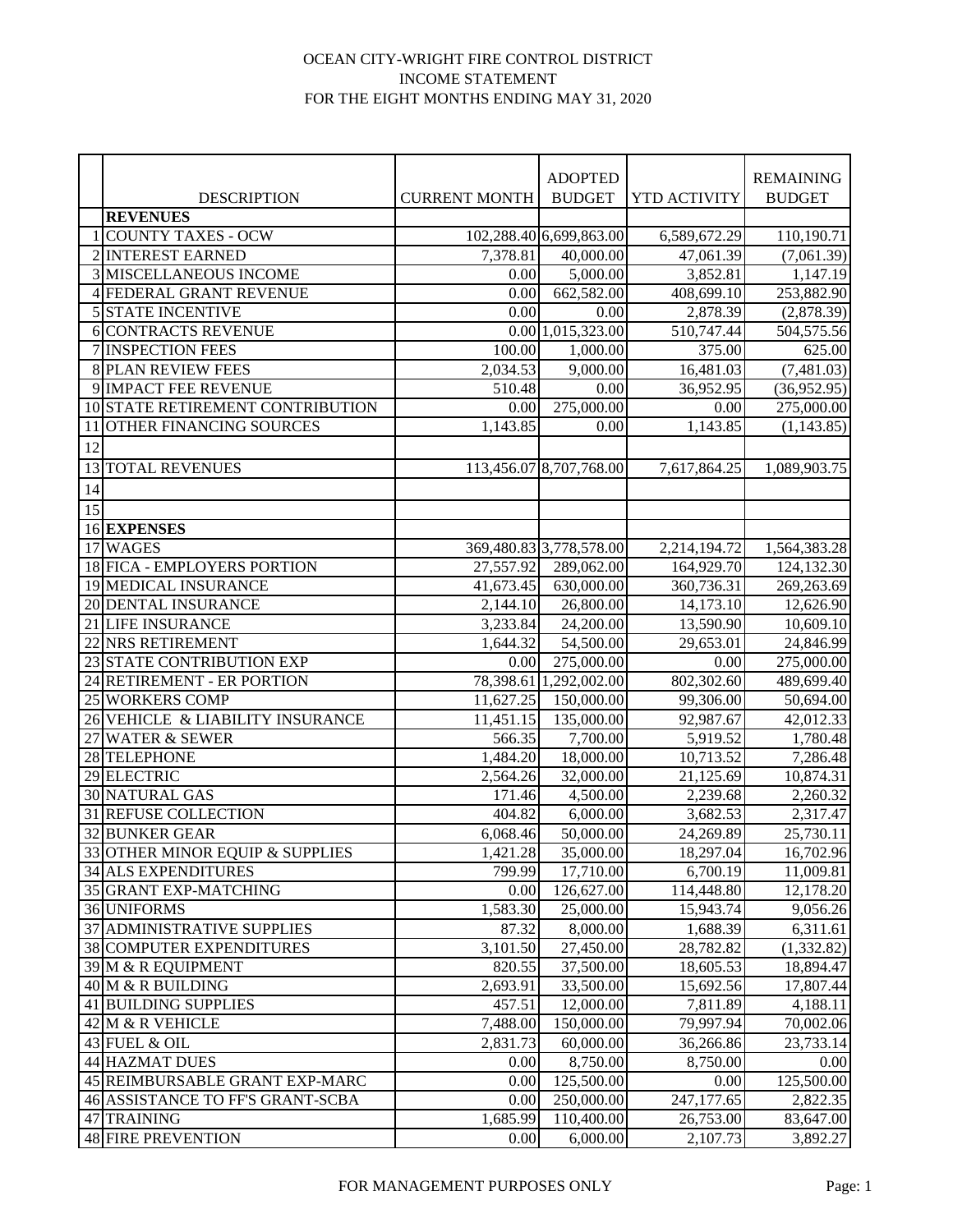#### OCEAN CITY-WRIGHT FIRE CONTROL DISTRICT INCOME STATEMENT FOR THE EIGHT MONTHS ENDING MAY 31, 2020

|    |                                |                      | <b>ADOPTED</b>              |                     | <b>REMAINING</b> |
|----|--------------------------------|----------------------|-----------------------------|---------------------|------------------|
|    | <b>DESCRIPTION</b>             | <b>CURRENT MONTH</b> | <b>BUDGET</b>               | <b>YTD ACTIVITY</b> | <b>BUDGET</b>    |
|    | 49 PUBLIC OUTREACH             | 0.00                 | 6,800.00                    | 0.00                | 6,800.00         |
|    | 50 ADVERTISING                 | 25.38                | 2,500.00                    | 1,345.18            | 1,154.82         |
| 51 | PROFESSIONAL SERVICES CONTRACT | 890.50               | 77,500.00                   | 27,558.00           | 49,942.00        |
| 52 | PROPERTY APPRAISER             | 7,068.84             | 98,000.00                   | 56,550.75           | 41,449.25        |
|    | 53 TAX COLLECTOR               | 2,045.77             | 133,998.00                  | 131,967.18          | 2,030.82         |
|    | 54 MISC MEDICAL                | 214.53               | 16,900.00                   | 7,530.77            | 9,369.23         |
|    | <b>55 MISCELLANEOUS</b>        | 221.26               | 6,000.00                    | 4,892.46            | 1,107.54         |
|    | 56 POSTAGE & SHIPPING          | 32.15                | 1,500.00                    | 578.71              | 921.29           |
|    | 57 PUBLICATIONS                | 0.00                 | 5,000.00                    | 841.69              | 4,158.31         |
|    | 58 DUES & MEETING EXPENSE      | 0.00                 | 11,500.00                   | 7,696.92            | 3,803.08         |
|    | 59 CENTRAL DISPATCH            | 612.00               | 8,500.00                    | 5,193.00            | 3,307.00         |
|    | 60 VEHICLE/APPARATUS EXP       | 4.99                 | 40,000.00                   | 37,155.23           | 2,844.77         |
| 61 | <b>GENERAL FUND</b>            | 0.00                 | 5,000.00                    | 0.00                | 5,000.00         |
|    | 62 EQUIPMENT                   | 0.00                 | 191,208.00                  | 48,237.08           | 142,970.92       |
|    | 63 DEBT PAYMENTS-INTEREST      | 0.00                 | 109,553.00                  | 103,676.90          | 5,876.10         |
|    | <b>64 STATION ARCHITECT</b>    | 4,500.00             | 50,000.00                   | 4,500.00            | 45,500.00        |
|    | 65 DEBT PAYMENTS-PRINCIPAL     | 0.00                 | 180,447.00                  | 657,381.10          | (476, 934.10)    |
|    | <b>66 IMPROVEMENTS</b>         | 0.00                 | 106,500.00                  | 0.00                | 106,500.00       |
| 67 | GAIN OR LOSS ON DISPOSAL ASSET | 0.00                 | 0.00                        | (398, 299.20)       | 398,299.20       |
| 68 |                                |                      |                             |                     |                  |
| 69 | <b>TOTAL EXPENSES</b>          |                      | 597,057.52 8,857,685.00     | 5,185,654.75        | 3,672,030.25     |
| 70 |                                |                      |                             |                     |                  |
| 71 |                                |                      |                             |                     |                  |
|    | 72 NET INCOME (LOSS)           |                      | (483, 601.45) (149, 917.00) | 2,432,209.50        | (2,582,126.50)   |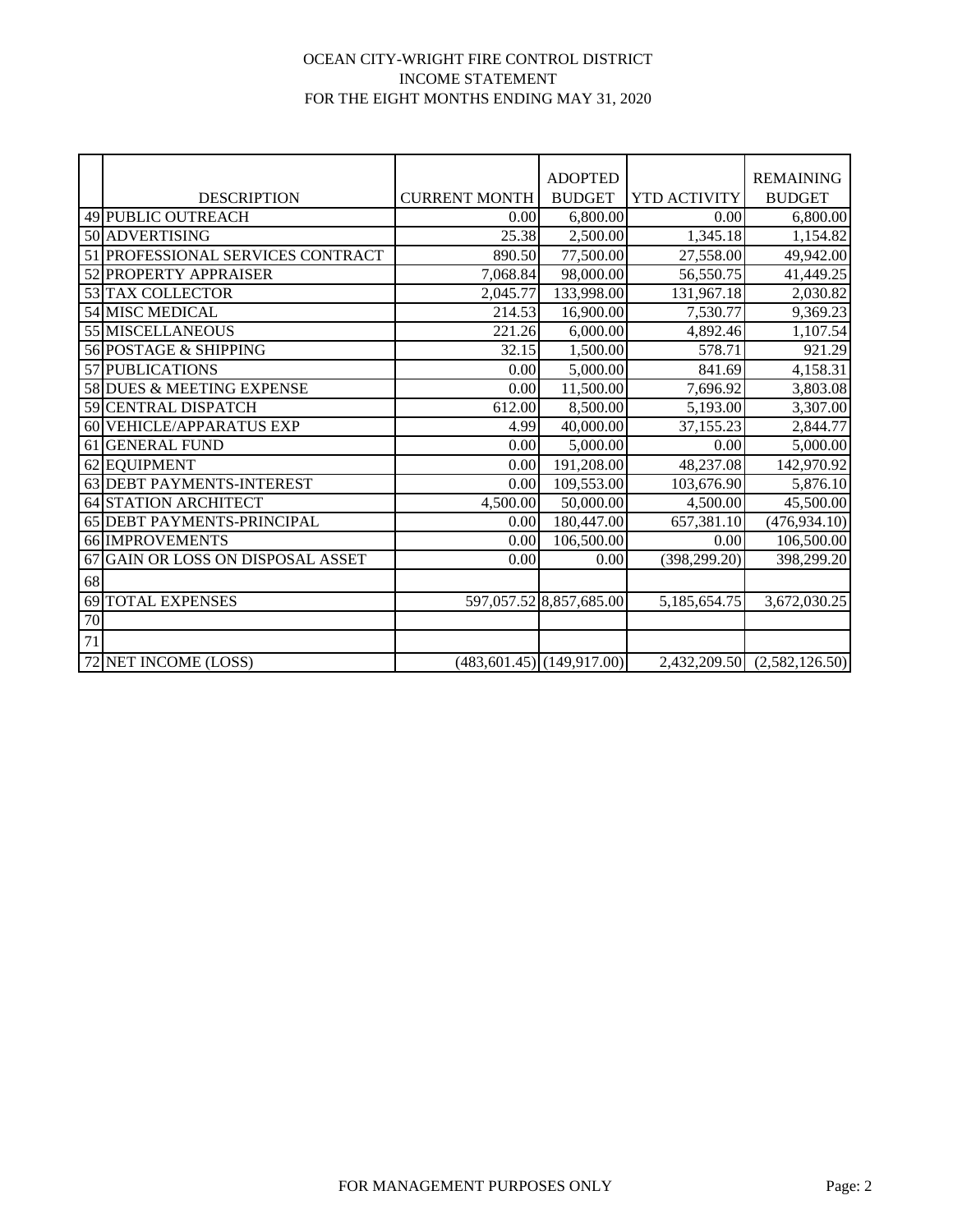

# **OCEAN CITY-WRIGHT FIRE CONTROL DISTRICT**

# **2020-2021 BUDGET TIMETABLE**

- **1. Tentative Budget Hearing – Thursday, September 3, 2020 at 5:01 P.M.**
- **2. Regular Commissioner Meeting – Thursday, September 3, 2020 Following the Tentative Budget Hearing.**
- **3. Final Budget Hearing – Thursday, September 17, 2020 at 5:01 P.M.**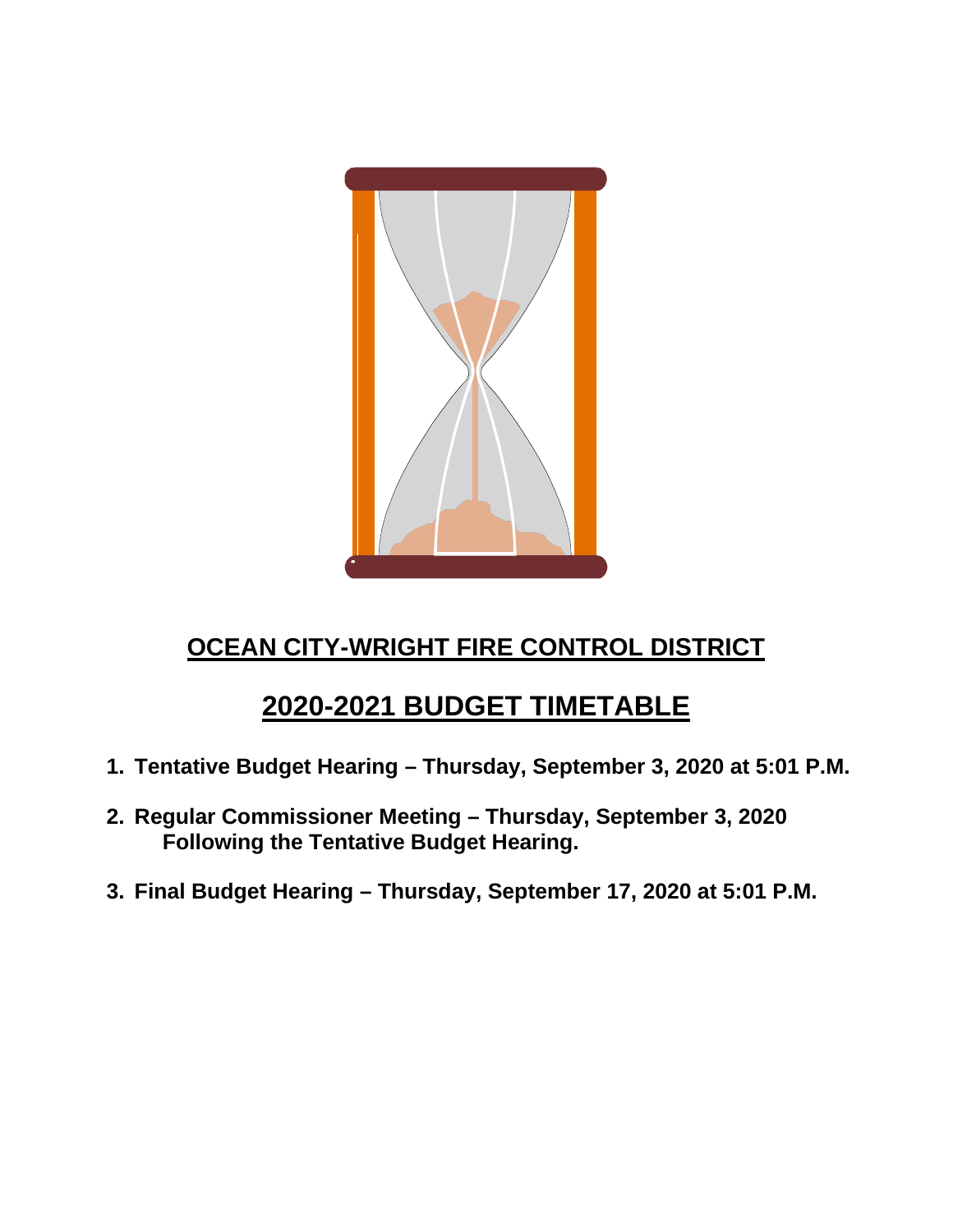## **OCEAN CITY-WRIGHT FIRE CONTROL DISTRICT 2020/2021 BUDGET WORKSHEET DOCUMENTATION**

| <b>PERSONNEL</b> | WAGES 7210-7213                                      | \$3,778,578.00 |             |
|------------------|------------------------------------------------------|----------------|-------------|
|                  | <b>FICA ER PORTION</b><br>7220                       | \$289,062.00   |             |
|                  | HEALTH INSURANCE 7230                                | \$630,000.00   |             |
|                  | <b>DENTAL INSURANCE 7231</b>                         | \$26,800.00    |             |
|                  | LIFE INSURANCE 7240                                  | \$24,200.00    |             |
|                  | NRS RETIREMENT                                       | \$54,500.00    |             |
|                  | 175 RETIREMENT-State of Florida Contributions 7234   | \$275,000.00   |             |
|                  | 175 RETIREMENT-District Contributions 7235           | \$1,303,000.00 | \$6,381,140 |
| <b>INSURANCE</b> | WORKMANS COMPENSATION-BASED ON PAYROLL @ .05/\$ 7305 | \$150,000.00   |             |
|                  | VEHICLE & LIABILITY POLICIES 7312                    | \$150,000.00   | \$300,000   |
| <b>UTILITIES</b> | WATER & SEWER 7405                                   | \$9,000.00     |             |
|                  | CABLE & TELEPHONE 7410                               | \$19,000.00    |             |
|                  | ELECTRICITY 7415                                     | \$33,600.00    |             |
|                  | NATURAL GAS 7405                                     | \$4,725.00     |             |
|                  | <b>REFUSE COLLECTION 7425</b>                        | \$5,000.00     | \$71,325    |
| <b>TRAINING</b>  | ADVANCED FIRE CERTIFICATION CLASSES 7705.17          | \$6,000.00     |             |
|                  | CONTINUING EDUCATION-MEDICAL/FIRE 7705.18            | \$12,400.00    |             |
|                  | DEPARTMENT LEADERSHIP TRAINING 7705.12               | \$6,825.00     |             |
|                  | FINANCE-CGFO, CONTINUING ED & CONFERENCES 7705.15    | \$4,000.00     |             |
|                  | FIRE CHIEF CONFERENCE 7705.12                        | \$4,000.00     |             |
|                  | FIRE PREVENTION & INSPECTIONS TRAINING 7705.13       | \$5,750.00     |             |
|                  | HAZMAT TRAINING 7705.19                              | \$5,000.00     |             |
|                  | HR-CONTINUING ED & CONFERENCES 7705.15               | \$3,000.00     |             |
|                  | HR-EMPLOYEE & MANAGEMENT TRAINING 7705.22            | \$2,400.00     |             |
|                  | TRT TRAINING 7705.20                                 | \$10,000.00    |             |
|                  | MARC TRAINING 7705.21                                | \$3,000.00     |             |
|                  | MEDICAL CHIEF TRAINING (TECC & MED CONF.) 7705.14    | \$3,600.00     |             |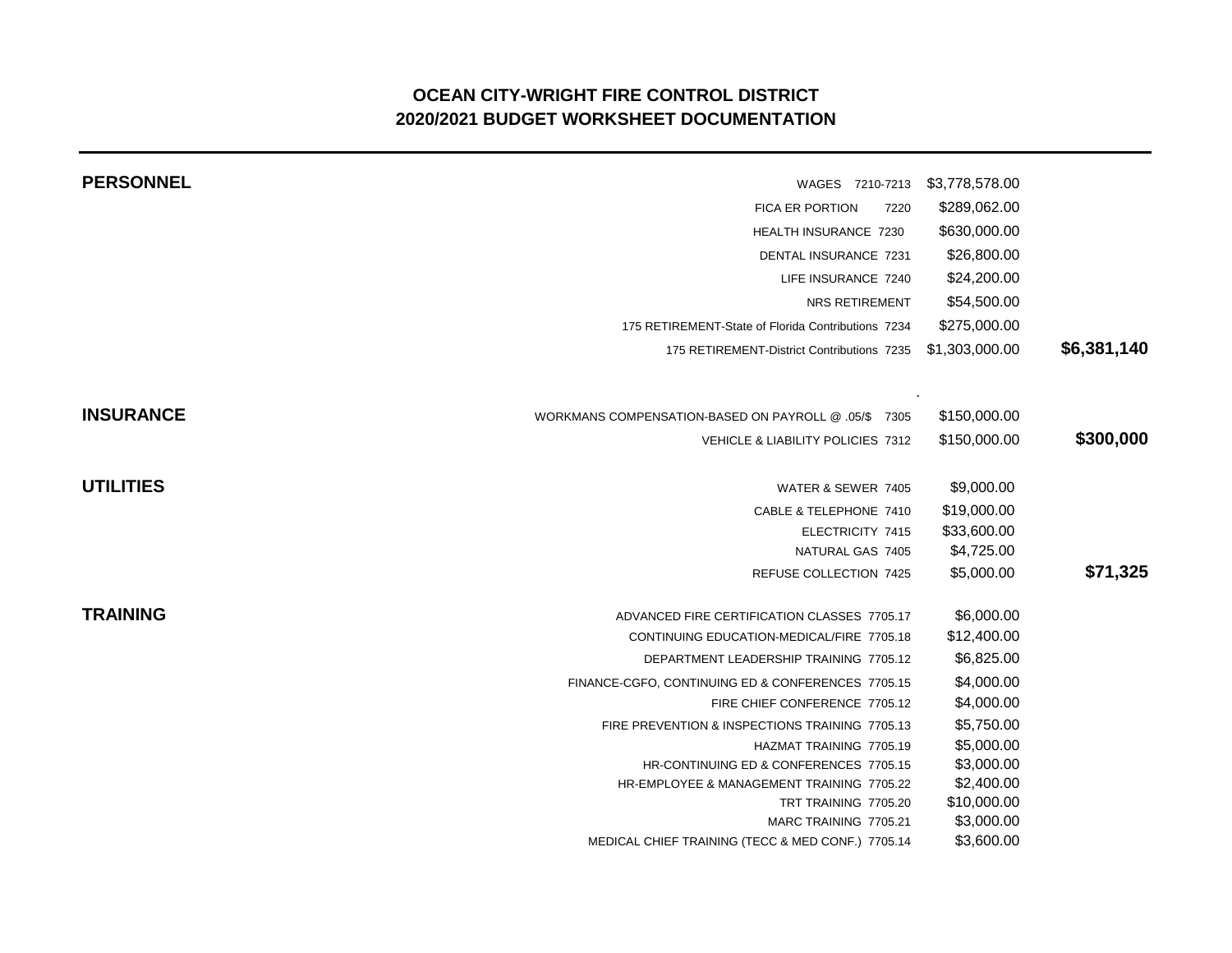| <b>TRAINING (con't)</b>                | MISCELLANEOUS 7705                                        | \$5,000.00   |           |
|----------------------------------------|-----------------------------------------------------------|--------------|-----------|
|                                        | PARAMEDIC CLASS-3 7705.10                                 | \$25,000.00  |           |
|                                        | TARGET SOLUTIONS 7705                                     | \$6,500.00   |           |
|                                        | UNION CONTRACT-EDUCATION & TRAINING 7705.11               | \$14,000.00  | \$116,475 |
| <b>FIRE PREVENTION</b>                 |                                                           |              |           |
| <b>PUBLIC OUTREACH</b>                 | FIRE PREVENTION EDUCATION, FLYERS & GIVEAWAYS 7711        | \$12,300.00  | \$12,300  |
| <b>MAINTENANCE &amp; REPAIR</b>        | BREATHING AIR CERTIFICATION CONTRACT 7605                 | \$1,000.00   |           |
| <b>M &amp; R EQUIPMENT</b>             | CARDIAC MONITOR WARRANTY AGREEMENT 7605                   | \$10,000.00  |           |
|                                        | <b>INSTRUMENT CALIBRATION 7605</b>                        | \$1,500.00   |           |
|                                        | SCBA MAINTENANCE 7605                                     | \$4,500.00   |           |
|                                        | TRAFFIC CONTROL MAINTENANCE AGREEMENT 7605                | \$2,500.00   |           |
|                                        | MISCELLANEOUS REPAIRS 7605                                | \$2,500.00   |           |
|                                        | ANNUAL LADDER CERTIFICATION 7605                          | \$2,500.00   |           |
|                                        | EMERGENCY GEN SV.CONTRACT STA 1,2,3 7605                  | \$1,400.00   |           |
|                                        | COPY MACHINE SERV CONTRACT 7605                           | \$2,000.00   |           |
|                                        | AIR COMPRESSOR MAINTENANCE 7605                           | \$4,000.00   |           |
|                                        | FIRE EXTINGUISHER SERVICE 7605                            | \$1,000.00   |           |
|                                        | ANNUAL BUNKER GEAR INSPECTION 7605                        | \$2,000.00   |           |
|                                        | MARC UNIT MAINTENANCE AGREEMENT (GRANT REIMBURSABLE) 7619 | \$14,000.00  |           |
| <b>M &amp; R BUILDING</b>              | MISC EXPENSES 7610                                        | \$25,000.00  |           |
|                                        | FIRE ALARM & EXTINGUISHER INSPECTIONS 7610                | \$3,000.00   |           |
|                                        | ELEVATOR MAINTENANCE 7610                                 | \$1,500.00   |           |
|                                        | BAY DOOR MAINTANCE 7610                                   | \$4,000.00   |           |
| <b>M &amp; R VEHICLE</b>               | MAINTAIN VEHICLES/APPARATUS 7615                          | \$150,000.00 | \$232,400 |
| <b>PROFESSIONAL SERVICES CONTRACTS</b> | ACCOUNTING CONTRACT 7720                                  | \$20,000.00  |           |
|                                        | <b>BANK FEES</b>                                          | \$1,200.00   |           |
|                                        | ATTORNEY COSTS 7720                                       | \$50,000.00  | \$71,200  |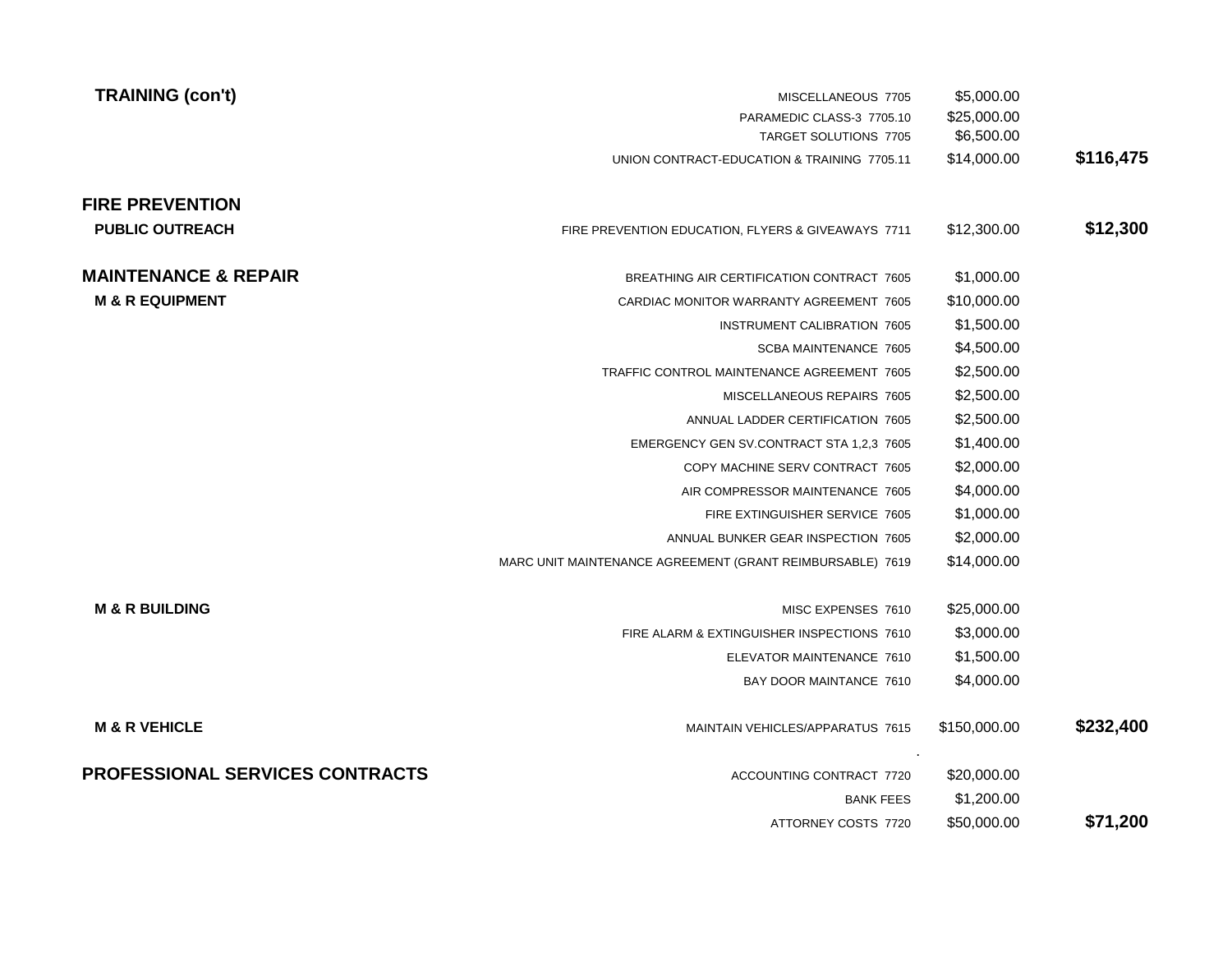| <b>SUPPLIES</b>                         |                                                                       |              |           |
|-----------------------------------------|-----------------------------------------------------------------------|--------------|-----------|
| <b>ADMINISTRATIVE SUPPLIES</b>          | <b>ADMINISTRATIVE SUPPLIES 7521</b>                                   | \$10,000.00  |           |
| <b>BUILDING SUPPLIES</b>                | <b>BUILDING SUPPLIES 7614</b>                                         | \$16,000.00  |           |
| <b>POSTAGE</b>                          | POSTAGE & SHIPPING 7805                                               | \$1,500.00   |           |
| <b>UNIFORMS</b>                         | UNIFORMS 7515                                                         | \$25,000.00  |           |
| <b>FUEL &amp; OIL</b>                   | <b>FUEL &amp; OIL 7616</b>                                            | \$60,000,00  | \$112,500 |
| <b>MISCELLANEOUS</b>                    |                                                                       |              |           |
| <b>COMPUTER SOFTWARE &amp; UPGRADES</b> | ACCOUNTING SOFTWARE ANNUAL FEE 7522                                   | \$3,000.00   |           |
|                                         | COMPUTER REPLACEMENTS & SERVER 8100/7522                              | \$20,000.00  |           |
|                                         | <b>EMERGENCY REPORTING 7522</b>                                       | \$6,750.00   |           |
|                                         | MISC SOFTWARE OR EQUIPMENT 7522                                       | \$2,500.00   |           |
|                                         | STREETWISE PROGRAM 7522                                               | \$1,800.00   |           |
|                                         | <b>ACTIVE 911 7522</b>                                                | \$1,000.00   |           |
|                                         | COMPUTER MONITORING, REPAIR, EMAIL SERVICE & WEBSITE MAINTENANCE 7522 | \$22,000.00  |           |
|                                         | FIXED ASSET SOFTWARE 8100                                             | \$10,000.00  |           |
| <b>LEGAL ADVERTISING</b>                | ADVERTISING 7715                                                      | \$2,500.00   |           |
| <b>MEDICAL</b>                          | MISCELLANEOUS MEDICAL 7760                                            | \$2,500.00   |           |
|                                         | PHYSICALS 7760                                                        | \$11,400.00  |           |
|                                         | IMMUNIZATIONS 7760                                                    | \$3,000.00   |           |
| <b>MISCELLANEOUS CHARGES</b>            | MISCELLANEOUS ITEMS 7800                                              | \$6,000.00   |           |
| <b>PUBLICATIONS</b>                     | SUBSCRIPTIONS, PROFESSIONAL UPDATES, MAGAZINES, NFPA 7808             | \$5,000.00   |           |
| <b>DUES &amp; MEETING EXPENSE</b>       | CHIEF OFFICER DUES, MEETING/CONFERENCE EXPENSES, FASD 7810            | \$11,500.00  |           |
|                                         | OCFRO DUES 7618                                                       | \$8,750.00   |           |
| <b>RADIO/DISPATCH SERVICES</b>          | RUN ASSIGNMENT CHANGES & MONTHLY HARRIS CHARGE 7905                   | \$8,000.00   |           |
| <b>GEN/CONTINGENCY FUND</b>             | HURRICANE, STORMS, MAJOR FIRES ETC 7920                               | \$5,000.00   |           |
|                                         | <b>GRANT MATCH 7511</b>                                               | \$15,000.00  | \$145,700 |
| <b>PROPERTY APPRAISER</b>               | BASED ON APPRAISER'S BUDGET 7750                                      | \$107,400.00 | \$107,400 |
| <b>TAX COLLECTOR</b>                    | BASED ON 2% OF TAXES COLLECTED FOR OCW 7755                           | \$143,073.00 | \$143,073 |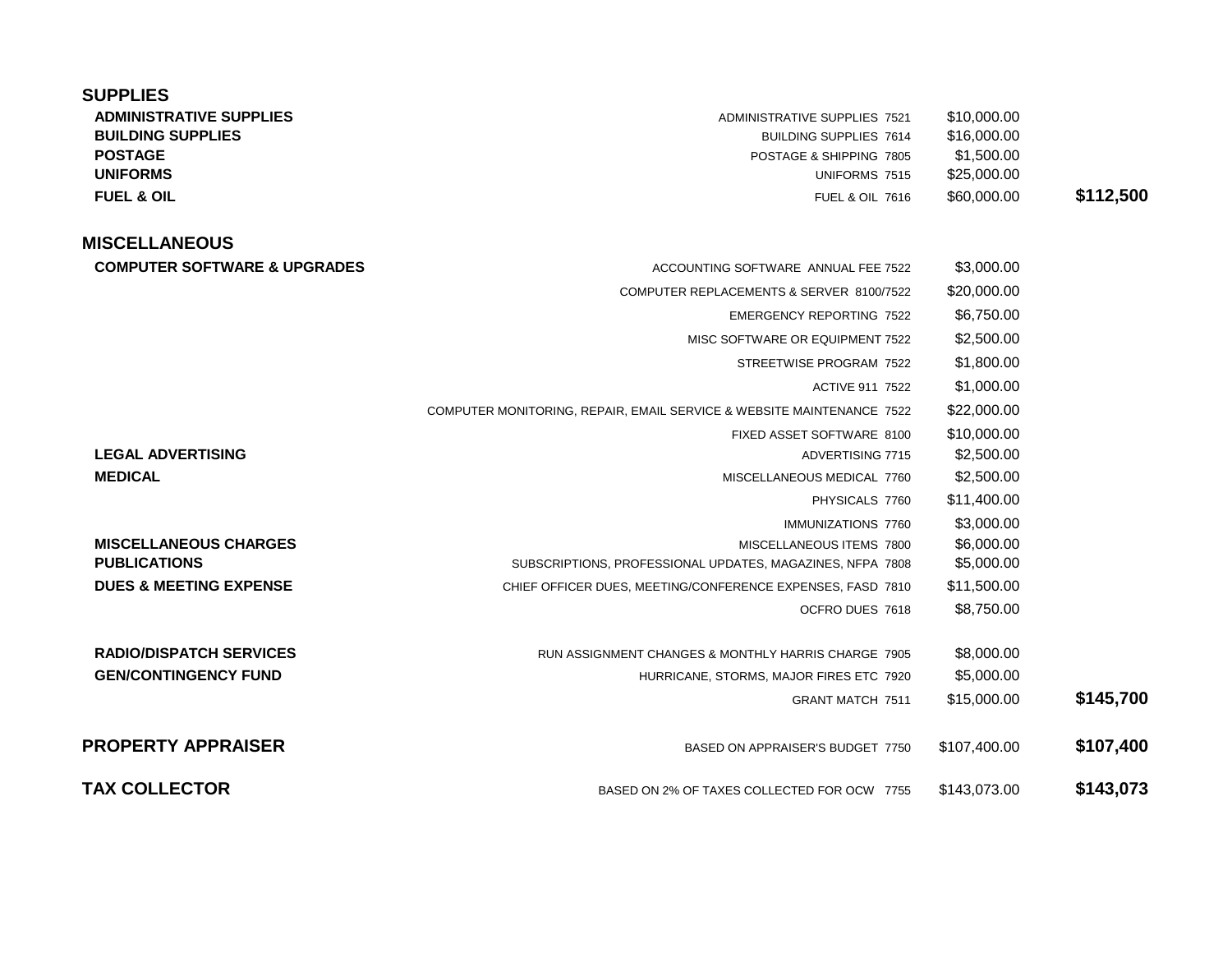### **EQUIPMENT**

| <b>FIRE SERVICE EQUIPEMENT &gt;\$1000</b> |  |  |
|-------------------------------------------|--|--|
|-------------------------------------------|--|--|

| LTRT EQUIPMENT-TRIPOD 8100 | \$5,000,00 |
|----------------------------|------------|
|                            |            |

| \$3,000.00  | POLE BARN 8100      |
|-------------|---------------------|
| \$12,000.00 | FLOW TEST KITS 8100 |

FLOW TEST KITS 8100 \$12,000.00<br>RO-TURN MOWER 8100 \$3,000.00

ZERO-TURN MOWER 8100 \$3,000.00<br>HYDRA-RAM 8100 \$2,000.00 HYDRA-RAM 8100

AIR BAGS 8100 \$3,000.00

| OTHER MINOR EQUIPMENT OR SUPPLIES under \$1000 7508 | \$35,000.00  |              |
|-----------------------------------------------------|--------------|--------------|
| LTRT TOOLS & EQUIPMENT 7508                         | \$2,000.00   |              |
| BLS/ALS EQUIPMENT 7510                              | \$15,100.00  |              |
| BUNKER GEAR 7500                                    | \$25,000.00  |              |
| CREEPERS 7508                                       | \$800.00     |              |
| HOSE & NOZZLES 7508                                 | \$11,500.00  |              |
| WALL MOUNT RACKS 7508                               | \$1,200.00   |              |
| <b>BIKES 7508</b>                                   | \$2,800.00   |              |
| AIR BAGS/VALVES 7508                                | \$1,250.00   | \$122,650    |
|                                                     |              |              |
| APPARATUS (TRUCK 2) 7910                            | \$800,000.00 |              |
| BATTALION VEHICLE 7910                              | \$50,000.00  | \$850,000    |
|                                                     |              |              |
| ENGINE 1 LOAN 8201/8205                             | \$50,000.00  |              |
| STATION 1 LOAN PAYMENT 8201/8205                    | \$240,000.00 | \$290,000    |
| ARCHITECT 8203                                      | \$50,000.00  |              |
| STATION ONE EMERGENCY LIGHT POLE                    | \$200,000.00 | \$250,000    |
|                                                     |              | \$9,206,163  |
|                                                     |              | \$2,542,646  |
|                                                     |              | \$11,748,809 |
|                                                     |              |              |